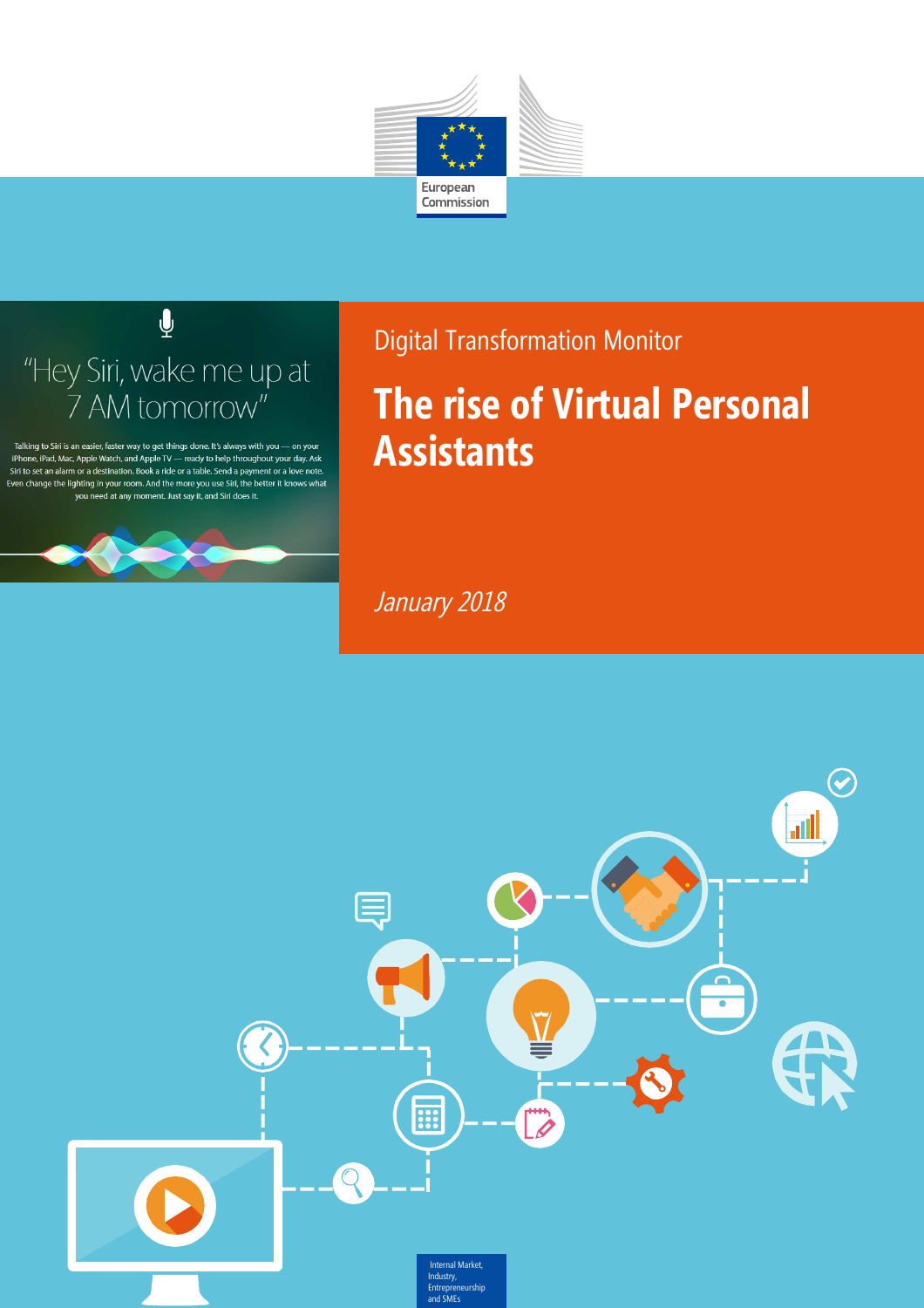

# The rise of Virtual Personal Assistants

*The improvements in AI technologies have led to the development of new products, notably VPA, which can now display relatively high accuracy. Internet giants are leading the pack, leveraging their technological expertise, with direct R&D investments, start-ups acquisitions, and access to their own processing infrastructure. These players have notably popularized VPA among their customer base and their devices (smartphones or dedicating speaker) with no clear competitor in sight.*



# **VPA usage and technology**

Virtual Personal Assistants (VPA) are software program meant to interact with an end user in a natural way, to answer questions, follow a conversation and accomplish different tasks.

Two kinds of inputs are usually possible for a VPA: a voice interface (such as Apple Siri) or a text interface (Google Assistant). The key point is that the end user is supposed to be able to talk to the VPA using his natural language, that is, as he would do to another human being rather than having to use specific sets of commands or a computer language.

Since the launch of Siri by Apple in 2011, the offers of virtual personal assistants have developed rapidly to provide a more generic user interface. This user interface can be accessed from the user device (smartphone or specific device) to perform actions, control objects, answer question and even make recommendations on its own.

#### **Usage of VPA services and devices**

Among users, the popularity of VPA is overwhelmingly linked to its hands-free capabilities.

Indeed, more than  $60\%$  state<sup>1</sup> that the "usefulness when hands/vision occupied" if one the main reasons for using their voice. In addition, some users' responses indicate that using their voice seem to provide a better experience overall:

• 30% indicate that voice is a quicker method to search for something

• 24% have difficulties typing on certain devices

• 12% favour VPA to avoid "confusing menus".

These figures seem to indicate that VPA usage should not be marginalised as a "fad", since users' responses indicate that speech recognition systems:

• Are useful in cases where traditional input methods are not available

• Provide, for some users, an improved experience, even when these traditional input methods are available.

#### **Artificial Intelligence is as the basis**

The recent development of VPA can be directly linked to recent progress in AI technologies.

Artificial Intelligence can be defined in several ways. Grossly speaking it is the ability for a machine to mimic the cognitive behaviour of a human being,

This can however mean several things and can thus be decomposed in a subset of characteristics:

**Autonomy**: The ability for a machine to act on its own, perceiving its environment, and taking actions to maximize its chances of success in a defined task. The development of these capacities has given rise to the field of automation and applications such as robotics or the internet of things.

**Problem solving**: The ability for a machine, given defined inputs to produce outputs that maximize predefined criteria of success. The development of these capacities is usually considered to be the field of algorithmic.

**Machine Learning**: The ability to get better over time at a defined task. Or said differently, the ability for a machine to progress autonomously at problem solving. This is the field that is usually considered as the main topic of Artificial Intelligence nowadays, and indeed most of the excitement around A.I. is focused on Machine Learning.

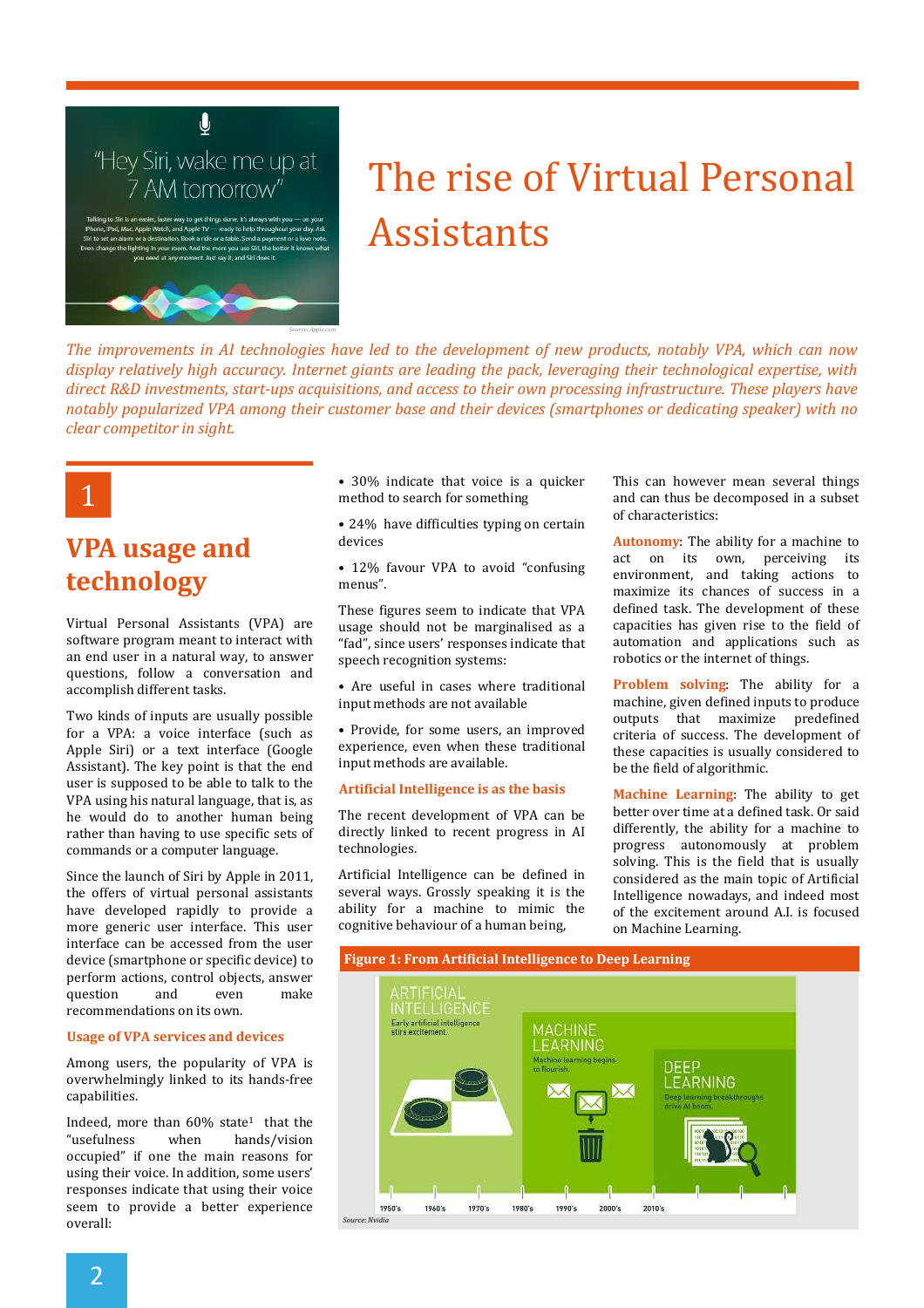The recent progress in Machine Learning that have made possible the rise of Virtual Personal Assistant, come from a specific approach to Machine Learning: Neural Networks and more specifically Deep Learning Neural Networks.

Indeed, these new approach benefit the many different tasks which are at the core of natural language processing.

#### **Main tasks needed to develop a VPA**

There are many tasks involved in processing natural language for a VPA, which can be regrouped in four main categories, described as bellow.

#### **Speech-to-text and text-to speech**

For voice-based input, like those from VPA such as Siri, the first need consists of converting speech to actionable data. This "speech-to-text" step, (also called speech recognition), is of paramount importance: if the input is not correctly recognized, all following steps are useless. Indeed, even an error on one word is very likely to result in an inaccurate answer.

Speech-to-text technologies have been in development for several decades, but the development of AI has enabled important improvements in the last years.

#### **Syntax and semantic processing**

Once a sequence of spoken words is successfully converted to a text form, numerous and very complex tasks remain<sup>2</sup>:



• Syntax analysis (or parsing) is used to analyse and identify the structure of the sentence, based on knowledge of grammar.

• Semantic analysis is used to reach a partial representation of the meaning of the sentence, based on the knowledge of the meaning of words.

• Pragmatic analysis is used to reach a final representation of the meaning of the sentence, based on information about the context.

#### **Question Answering**

For the vast majority of applications related to natural language, an answer (oral and/or written) is given back after a query from the user.

Using a correctly identified sentence and its meaning/intention, systems thus have to succeed in finding the correct answer and formulating it.

Question answering deals with information retrieval (using information on the Internet, or in an application) and generating a correct sentence, before the last step of speech synthesis.

#### **Text-to speech**

Text-to-speech (TTS) is the last step in an VPA interaction which uses audio: the text/answer has already been determined, and the synthesis is the only remaining step.

Speech synthesis is not the most complex task, and is already mastered by all involved players.

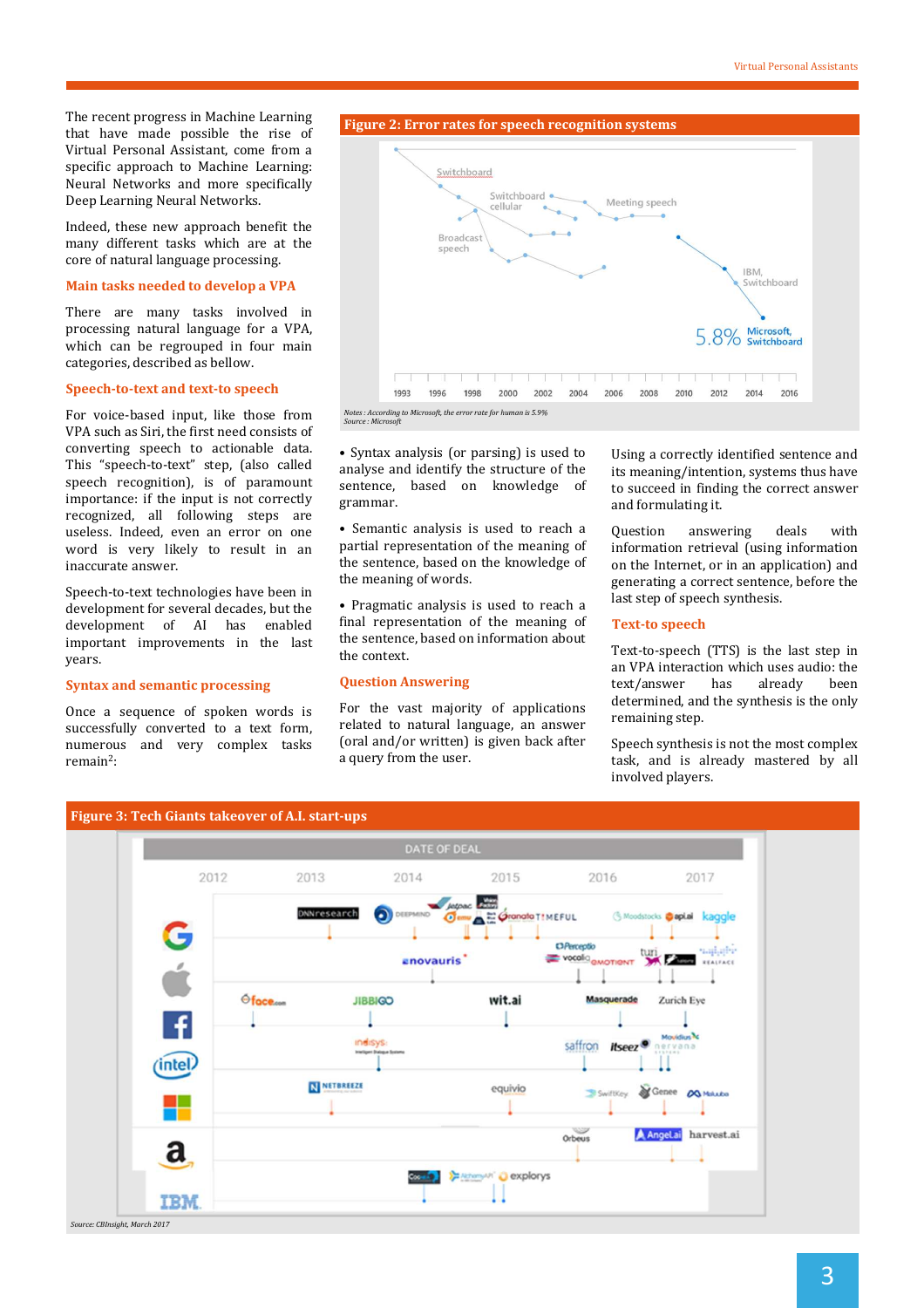#### **Figure 4: Free integration of a VPA, for a third-party developer (Alexa Voice Service)**



#### **Natural Voice Control**

Alexa has finely tuned automatic speech recognition (ASR) and natural language understanding (NLU) engines that recognize and respond to voice requests instantly. Learn more about AVS localization

*Source: Amazon*

However, one major possibility of improvement is to succeed in generating human-sounding speech. Indeed, current text-to-speech systems are largely based on concatenative TTS and have a robotic-like sound as a result.



## **GAFAM and tech giants are leading the pack**

There are many companies, and startups, active in the field of AI technologies. However, as GAFAM and tech giants are investing heavily in all AI-related technologies and products, there seem to have an increasing lead regarding VPA.

Currently, these companies are racing to improve the accuracy of their VPA and to add new features, such as:

For the e commerce giant, securing a central position in the home could be a strategy to develop its prime members' base, and as a result, to further increase its revenue.



#### **Always Getting Smarter**

Alexa is always getting smarter with new capabilities and services through machine learning, regular API updates, feature launches, and custom skills from the Alexa Skills Kit (ASK)

#### Free, Easy Integration

The AVS API is a programming language agnostic service that makes it easy to integrate Alexa into your devices. services, and applications. Best of all, it's free. Build a prototype with Raspberry Pi »

• voice recognition: the ability for a VPA to recognize the speaker (in particular for households with more than one person)

• follow-up questions: the ability for a VPA to take into account previous questions and answers

#### **Google**

One of Google's most famous public foray into AI technologies is Google Assistant, its VPA available on many Android based products. More generally, the US giant is investing heavily in many artificial intelligence related topics to improve its products:

• Google launched the Cloud Natural Language API in July 2016, a service enabling third-parties to process unstructured data through machine learning.

• In September 2016, Google presented WaveNet a "deep generative model" aiming at significantly improving<sup>3</sup> textto-speech systems by sounding more natural. In October 2017, Google announced that this technology was now used for Google Assistant (for English and Japanese speakers).

Google funded the creation of a research group to study "deep learning" at the the Institut des algorithmes des apprentissages de Montréal (MILA) in November 2016.

#### **Apple**

Siri is arguably the most well-known VPA, thanks to an earlier launch than its main competitors, an availability in more languages, and a native support in many Apple devices, iPhones in particular.

Apple has been buying several start-ups in the AI field, in order to improve its products:

• Siri was originally acquired by Apple in 2010, for an estimated 100-250 million USD

• In 2016, Apple acquired VocallQ, for an estimated 50-100 million USD, with the stated goal to improve Siri.

In June 2016, Apple (partially) opened Siri to app developers, following similar moves from other GAFA. As a result, Siri can leverage apps from third-party developers and not just Apple's services,

| <b>Name</b>      | <b>Assistant</b>   | Launch date             | Smartphone<br>tablet        | <b>Dedicated device</b> | Computer     | TV             | Car               | Other categories                             |
|------------------|--------------------|-------------------------|-----------------------------|-------------------------|--------------|----------------|-------------------|----------------------------------------------|
| Amazon           | Alexa              | 2014                    | (within the Amazon)<br>app) | Echo<br>Tap<br>Dot      | ×            | Fire TV        | Hyundai<br>Ford   | Plenty                                       |
| Apple            | Siri               | 2011                    |                             | HomePod                 |              | Apple TV       | With CarPlay      | Apple Watch                                  |
| Facebook         | $\mathsf{M}$       | 2015 (still in<br>beta) | ×                           | ×                       | ×            | $\pmb{\times}$ | ×                 | ×                                            |
| Google           | Assistant<br>(Now) | 2016<br>(2012)          | ✓                           | Home                    | $\checkmark$ | Android TV     | With Android Auto | Android Wear.<br>3rd party smart<br>speakers |
| <b>Microsoft</b> | Cortana            | 2014                    | $\checkmark$                | $\checkmark$            | $\checkmark$ | Xbox           | Nissan            | $3rd$ party smart<br>speakers                |

*Source: IDATE DigiWorld*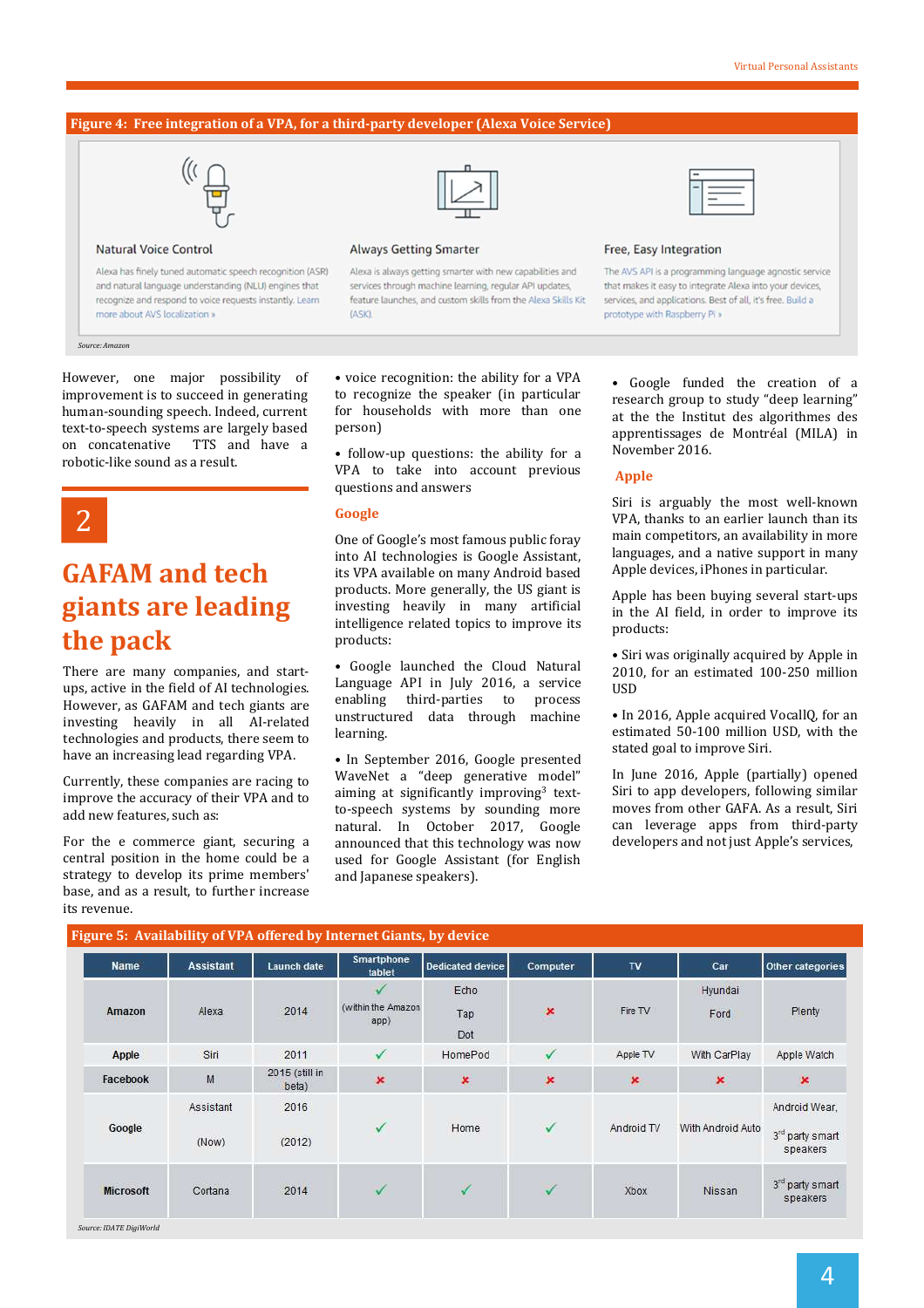

*Notes: Among households owning at least one VPA-enabled speaker Source: IDATE DigiWorld, based on forecast data from Gartner*

#### **Amazon**

Amazon entered the VPA consumer market with the Amazon Echo, a smart speaker using "Alexa" its in-house designed VPA. Since the launch of the Echo in 2014, competitors, notably Google and Apple, launched similar products or are planning to.

Echo has allowed Amazon to establish a line and allowed Amazon to establish a line and Artificial presence in the home. In addition to its multimedia and shopping features, Echo can be used as a 'hub' to control connected objects (lighting, thermostats, power sockets, etc.) from a multitude of manufacturers. For the e commerce giant, securing a central position in the home could be a strategy to develop its prime members' base, and as a result, to further increase its revenue.

The group also set up a 100 million USD fund to help start-ups that want to use its speech recognition technology (Alexa). Amazon is giving access to its AI capabilities, by allowing third-party developers to make their product "Alexaenabled".

• Basic compatibility with Alexa (a consumer can control the third—party product from their Echo)

• Full integration (the product is equipped with a speaker and a microphone and acts as an Echo).



### **Key Stakes**

#### **For GAFA, AI is a competitive imperative**

GAFA are waging multi-sided "wars", with the goal of trying to impose their platform, ecosystem, products and services.

For instance, Google and Apple are competing on mobile operating systems, a battle that Microsoft as already lost and abandoned.

Processing natural language using technologies based on AI is key for GAFA, as they rely heavily on user input to provide their services. As a result, GAFA have make strong investments in Intelligence, through acquisitions and partnerships.

The rise of VPA and smart-equipped speakers are arguably the best example of this competition and the tremendous importance of AI. After Amazon's success in 2014 with its smart speaker Echo, equipped with a VPA, Google and Apple decided quickly to join the race with their own devices , despite the fact that they entered the speech recognition field earlier (with Now and Siri respectively).

This illustrates the fact that these actors want to retain control of their users and do not want to risk that any competitor succeed in developing alone a new type of UI/product. For GAFA, providing a continuity of experience is key in keeping users "locked-in" their platform.

#### **Vertical industries are starting to integrate VPA products**

Speech recognition technologies are being integrated into electronic devices in spectacularly rapid fashion.

Initially limited to simple queries, increasingly complex information can now be processed as more and more devices are equipped with an Internet connection and as the field of speech recognition surges forward.

Virtually all consumer electronic (CE) devices can now include speech recognition capabilities:

• "Computers" Smartphones, tablets, computers, smart watches

• "Home entertainment": TV sets, set-top boxes, streaming boxes, video game consoles

• "Smart home" alarm clocks, speakers, lamps, thermostats, fridges

• Cars

In the vast majority of cases, manufacturers of CE devices with speech recognition capabilities rely directly on the VPA of Amazon, Google or Microsoft. Indeed the three giants allowed thirdparty developers to fully integrate a VPA (Google Assistant, Cortana and Amazon Alexa respectively) into products.

For vertical industries, there are some risk in integrating a VPA, as they lose a significant portion of their control on the user interface. In addition, the company developing the VPA has a control on which services are available and which are not: they can redirect users towards their own.

#### **Still more U.I. than A.I.**

Artificial intelligence technologies have enabled VPA to understand and respond but their promises go beyond being just a new way for end users to interact with their devices (UI). They are seen (and marketed) as intelligent assistants able not just of understanding but of taking decisions, supporting and potentially replacing human in several tasks. This vision has yet to fully materialize.

The long term vision of the development of VPA is that they will become capable of more and more tasks, being for example able to follow entire professional conversations and seek documents in a company information system related to specific requests.

### **References**

<sup>1</sup> KPCB - Internet Trends 2016 – Code Conference, July 2016

<sup>2</sup>Worcester Polytechnic Institute - Natural Language Processing - Prof. Carolina Ruiz

<sup>3</sup>Results (mean opinion scores) available on Deepmind's website